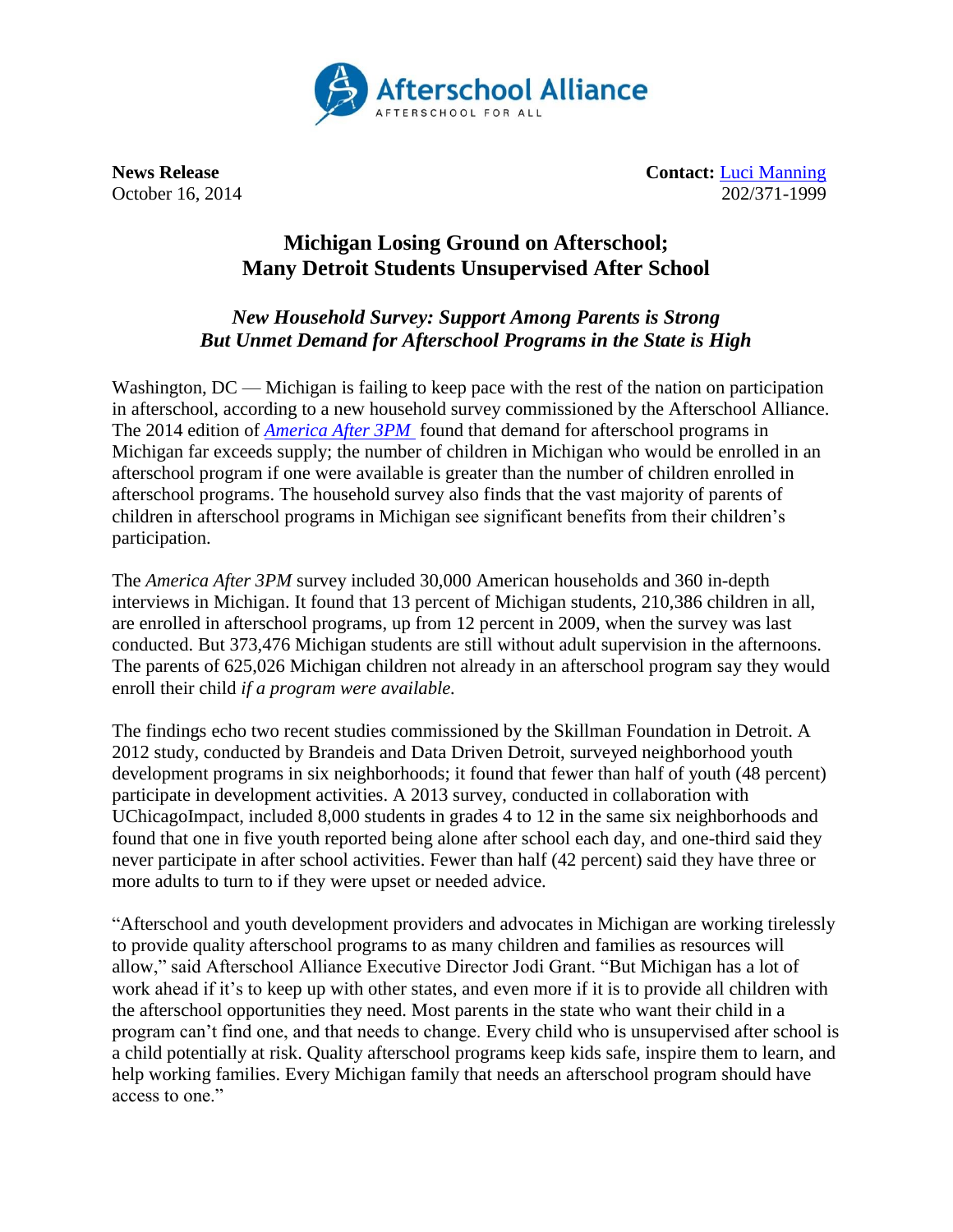"The unfortunate reality is that afterschool programs in the state reach only a fraction of the children and families who need them," said Mary Sutton, Executive Director of the Michigan After-School Partnership. "That's why we're falling behind the rest of the nation. We need to fix this, and that will require committing the resources necessary to grow afterschool programs and create the opportunities our children urgently need. We must make it a priority to turn these results around."

"We know how to create youth development programs that work, but we simply don't have enough of them. In fact, of recently surveyed youth in Detroit, nearly 20 percent said they're routinely alone, unsupervised after school, said Charles Small, President and CEO of Don Bosco Hall, a lead agency of the Detroit Youth Development Alliance along with the Detroit Police Athletic League and Southwest Solutions. "Detroit is one of the biggest urban centers in the country without any form of public financing for afterschool programs. That's a huge missed opportunity."

In important respects, the Michigan *America After 3PM* results mirror the national survey findings, which include:

- **Participation in afterschool programs is up nationally**, with 18 percent of the nation's schoolchildren in programs (10.2 million children), up from 15 percent in 2009 (8.4 million children) and 11 percent in 2004 (6.5 million children).
- **At the same time, unmet demand has increased**. The parents of nearly 20 million children (19.4 million) say they would enroll their child in an afterschool program if a program were available to them. That means that the existing supply of afterschool programs is meeting barely one-third of demand.
- **Demand is greatest among African American, Hispanic and low-income families.**  Both participation in afterschool and unmet demand for afterschool are much higher among children from low-income households than higher-income households, and higher among African American and Hispanic children than white children. The parents of 60 percent of the nation's African American children would enroll their child in a program if one were available, as would the parents of 57 percent of Latino children. The same is true of 35 percent of white children.
- **Despite increased participation in afterschool, the number of children unsupervised in the hours after school remains high.** Across the nation, more than 800,000 elementary students, and 2.2 million middle school students spend time alone and unsupervised during the after school hours. In all, 11.3 million children — one in five are unsupervised in the afternoons.
- Parental satisfaction with afterschool remains high. Nine in ten parents (89 percent) say they are satisfied with their child's afterschool program.
- **Support for public funding of afterschool programs remains strong**. More than four in five parents (84 percent) report that they favor public funding for afterschool opportunities in communities that have few opportunities for children and youth. Support is bipartisan, as well, with 91 percent of parents who identify as Democrats, 86 percent Independents and 80 percent of Republicans favoring public funding for programs. Parents across all geographic regions support public funding for afterschool programs.